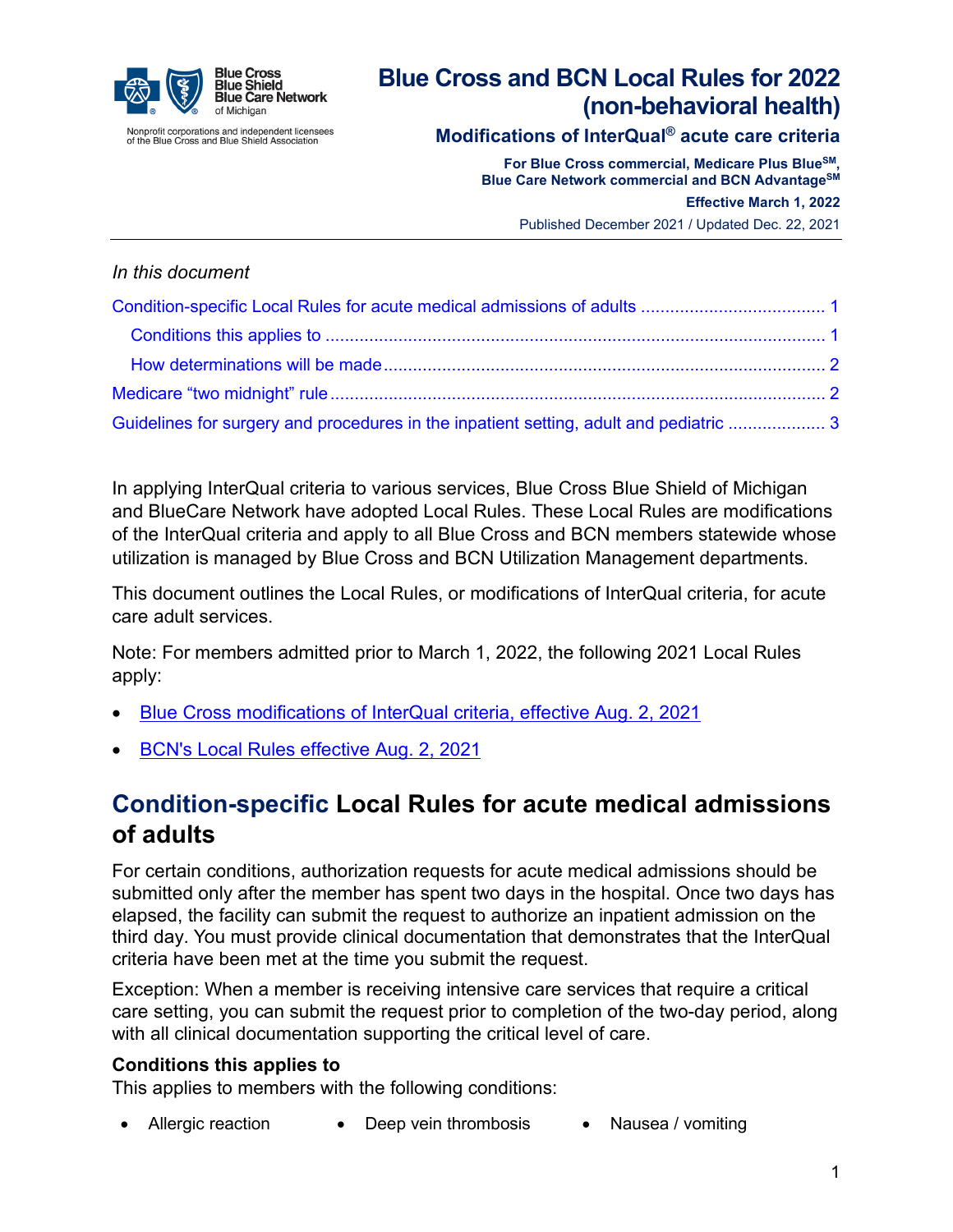

Nonprofit corporations and independent licensees<br>of the Blue Cross and Blue Shield Association

# **Blue Cross and BCN Local Rules for 2022 (non-behavioral health)**

### **Modifications of InterQual® acute care criteria**

**For Blue Cross commercial, Medicare Plus BlueSM, Blue Care Network commercial and BCN AdvantageSM**

**Effective March 1, 2022**

Published December 2021 / Updated Dec. 22, 2021

- 
- Arrhythmia, atrial Headache Pneumonia
- 
- -
- 
- Anemia Diabetic ketoacidosis Nephrolithiasis
	-
	-
	-
	- COPD Hypoglycemia Syncope
- Dehydration Intractable low back pain Transient ischemic attack
- 
- 
- Asthma Heart failure Pulmonary embolism
- Chest pain Hypertensive urgency Skin and soft tissue infection
	-
	-

#### <span id="page-1-0"></span>**How determinations will be made**

Once the request has been received, Blue Cross and BCN will conduct a medical necessity review based on the clinical documentation you submitted. InterQual criteria will be applied based on the member's condition at the time the clinical documentation is received:

- If InterQual criteria are met, the authorization request will be approved.
- If InterQual criteria aren't met, the authorization request will be sent to the plan medical director for review.
- If the member hasn't been in the hospital for two days and isn't in a critical care setting, Blue Cross and BCN will request that the facility wait until the member has been in the hospital for two days to send additional information about the member's condition. We'll make the request through the Case Communication field in the ereferral system or by calling the facility, or both.

After receiving the request from the hospital on the third day, Blue Cross and BCN will do the following:

- If the facility sent additional clinical information and it meets criteria, we'll approve the request.
- If the facility hasn't sent additional clinical information or has sent additional clinical information but it doesn't meet criteria, we'll refer the request to the medical director for review.

For requests that are nonapproved, Blue Cross and BCN will reimburse as observation. The hospital will need to submit a claim for observation reimbursement.

### <span id="page-1-1"></span>**Medicare "two midnight" rule**

The BCN Advantage and Medicare Plus Blue clinical review process takes precedence over the Original Medicare coverage determination process. This applies to requests